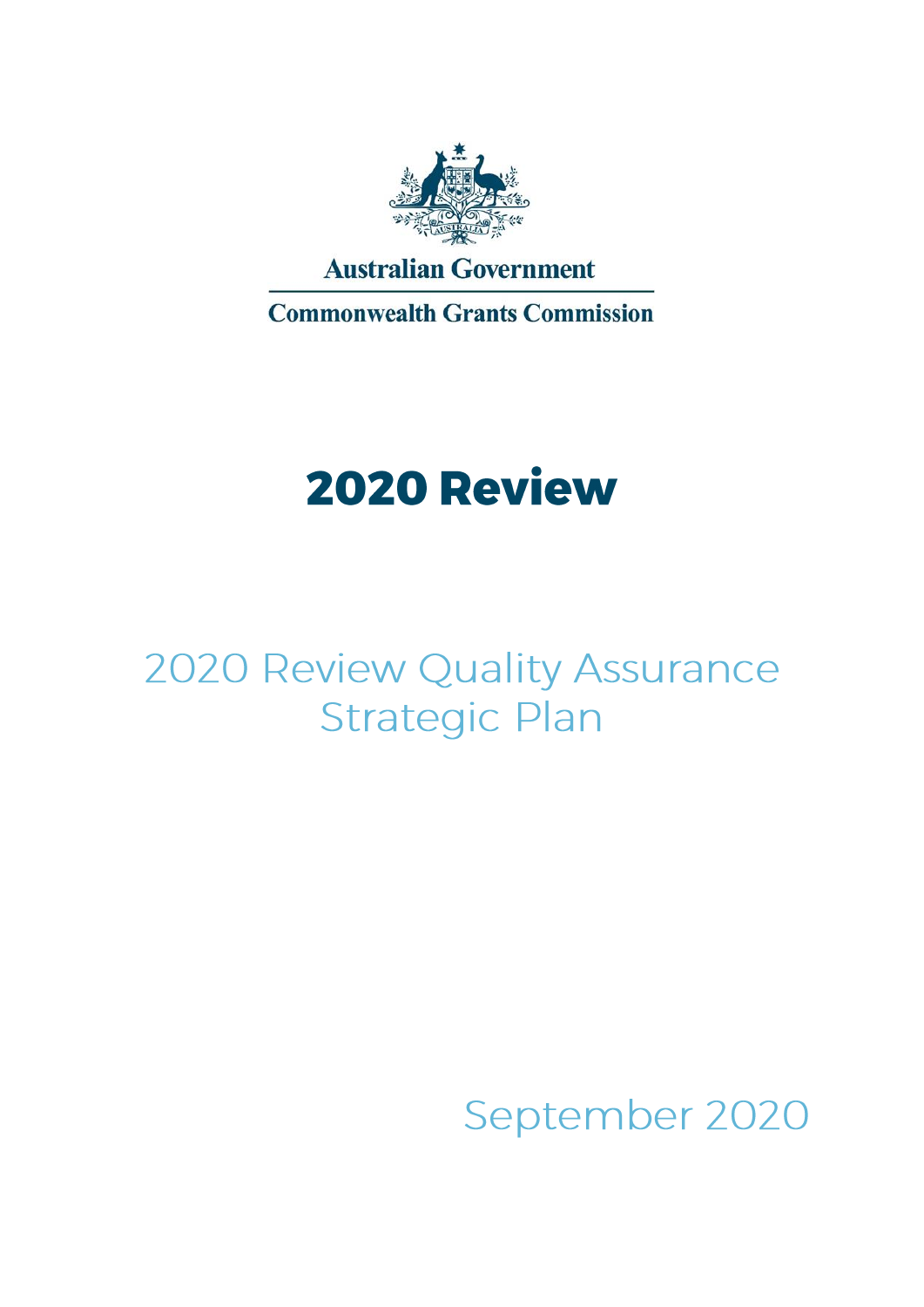# **Contents**

| Introduction                                                                         |                |
|--------------------------------------------------------------------------------------|----------------|
| <b>Objectives</b>                                                                    |                |
| What does the Commission want to achieve?                                            | 1              |
| Who has responsibility?                                                              | $\overline{2}$ |
| <b>Strategies</b>                                                                    | $\overline{2}$ |
| Objective 1: Conceptual validity, reliability and accuracy of relativities           | $\overline{2}$ |
| Objective 2: Transparent and appropriate reporting of methods, decisions and results | $\overline{4}$ |
| Objective 3: Monitor and report on effectiveness of QA processes                     | 5              |
| <b>Implementation of QA strategies</b>                                               | 6              |
| QA Action Plan                                                                       | 6              |
| Attachment A— Quality assurance action plan 2020 review                              | 7              |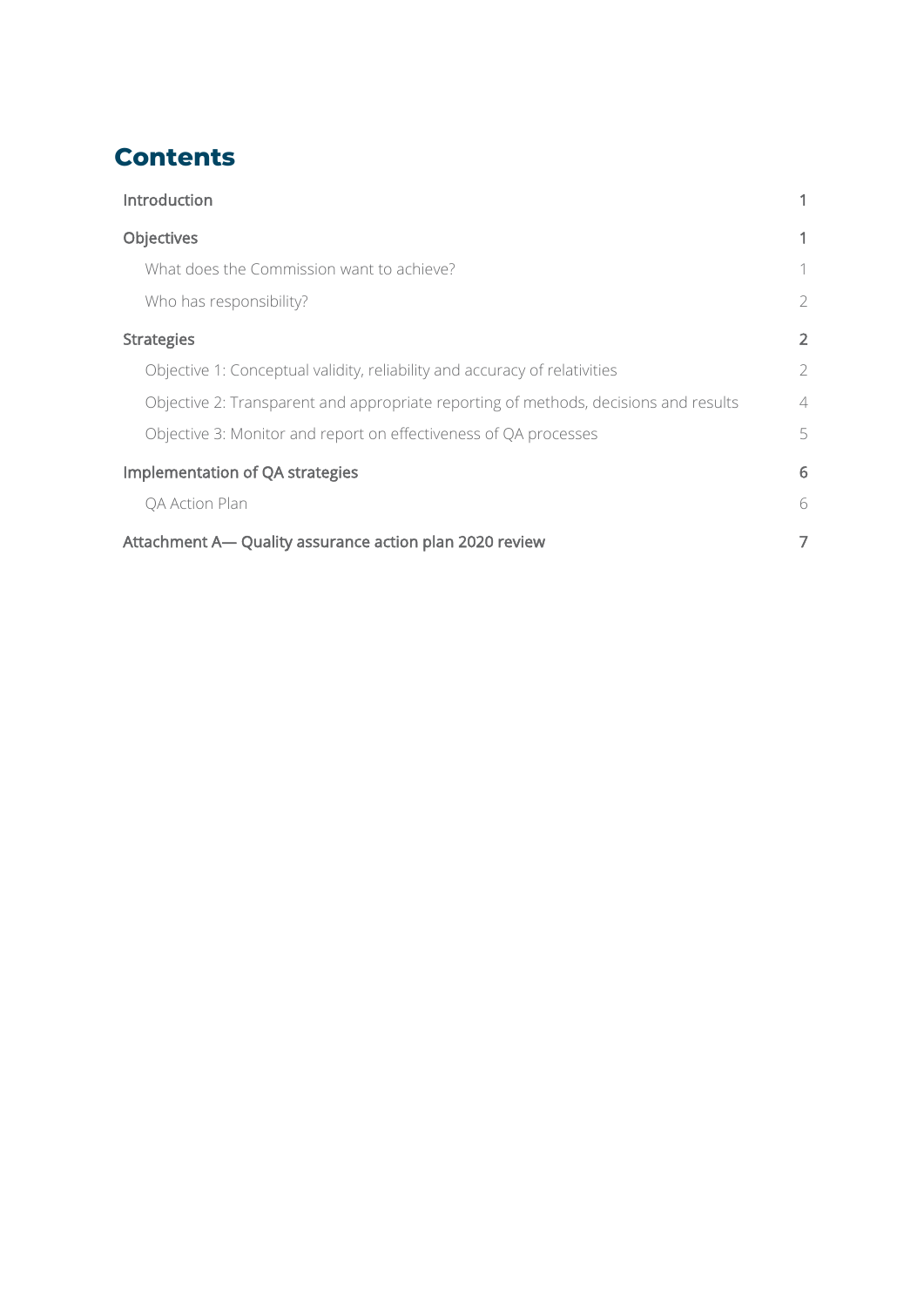# <span id="page-2-0"></span>**Introduction**

- 1 On 28 November 2016, the Treasurer gave the Commission terms of reference (ToR) for a 2020 Methodology Review (the review).<sup>1</sup> Clause 7d asks the Commission to ensure robust quality assurance (QA) processes are in place when preparing its assessments.
- 2 The Commission has developed this QA strategic plan for the 2020 Review. It is based on the 2015 Review QA strategic plan, which has been improved through consultation with the States. It documents the processes the Commission will put in place to quality assure its work and to demonstrate that these processes have been implemented. The strategic plan will be translated into actions through annual operational work plans of the Commission.
- 3 This plan is a living document that will be updated to reflect developments in the Commission's work programs, IT systems and business processes.

# <span id="page-2-1"></span>**Objectives**

#### <span id="page-2-2"></span>What does the Commission want to achieve?

- 1 The aim of the QA strategic plan is to ensure there are strategies in place that will result in reliable and accurate assessments of State fiscal capacities and to strengthen confidence in the processes undertaken in their development.
- 2 There are three objectives:
	- assure stakeholders of the conceptual validity, reliability and accuracy of the relativities that will be used to distribute the GST to the States
	- ensure the reporting of methods, decisions and results are transparent and in appropriate detail for their purposes
	- monitor and report on the effectiveness of QA processes implemented.
- 3 Performance measures for QA processes are:
	- Commission decisions are evidence based and transparent
	- Commission decisions on assessments are correctly implemented
	- data used are fit for purpose and of good quality
	- calculations are error-free
	- the work of the Commission and resulting relativities are reported in a transparent and verifiable manner.

<sup>1</sup> The complete terms of reference for the 2020 Review can be found on the [Commission's website](https://cgc.gov.au/index.php?option=com_content&view=article&id=257&Itemid=534), (https://cgc.gov.au/).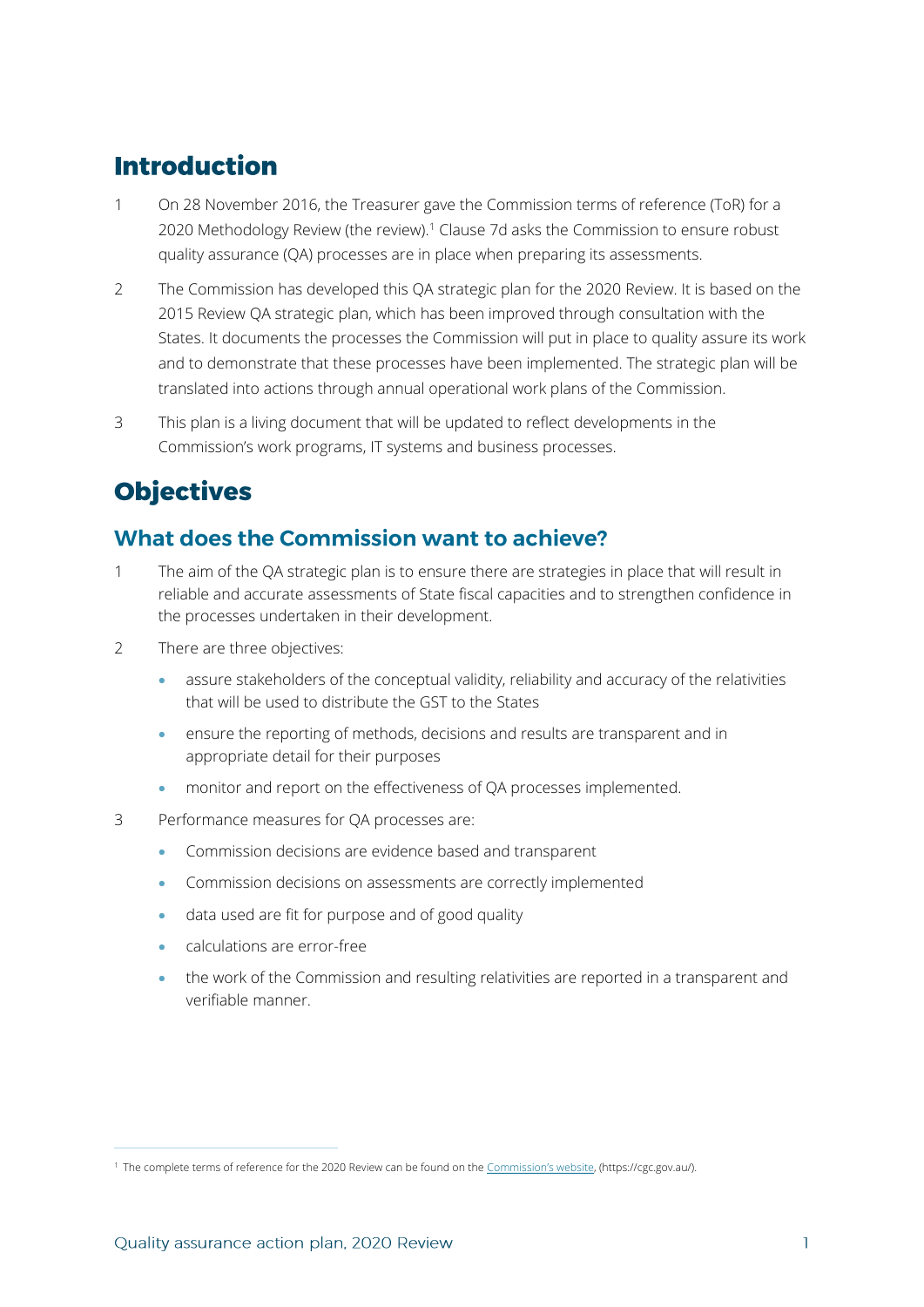#### <span id="page-3-0"></span>**Who has responsibility?**

- 4 The following parties have a role to play in assuring the quality and acceptance of the work of the Commission:
- 5 the Australian Treasury, by specifying clearly what is required of the Commission in the terms of reference
- 6 State treasuries, by providing good quality data, supporting evidence and arguments
- 7 Commissioners, by making sound decisions based on good quality data and evidence
- 8 Commission staff, by producing work that is rigorous, accurate, reliable and within the QA parameters specified by the Commission.

### <span id="page-3-1"></span>**Strategies**

- 9 The Commission has two main work cycles:
	- a cycle in which calculation methods and data/evidence are reviewed, usually every five years
	- an annual cycle in which the calculations are updated using the latest data (a method change might be allowed subject to terms of reference and consultation with Australian and State treasuries).

These cycles are concurrent.

- 10 The Commission's work involves:
	- research, consultation and decision making on methods
	- calculations that implement those methods, using the latest available data
	- production of reports that explain the results, methods and decision-making processes.
- 11 The Commission will implement the following strategies in its work program for the 2020 Review (some will also apply to updates following the review) to achieve the objectives of this plan. Some strategies had already been implemented before the publication of this plan.

#### <span id="page-3-2"></span>Objective 1: Conceptual validity, reliability and accuracy of **relativities**

- 12 The Commission applies the following strategies in developing its assessments to ensure they meet the requirements of the ToR, are conceptually sound, are based on the best evidence available, use the best quality data and are implemented accurately in its calculations.
	- **Develop and implement a comprehensive work program**. The Commission will develop and circulate a work program to the Commonwealth and States after receipt of the ToR. States will have the opportunity to comment on the program. The Commission will circulate the agreed program and work to implement it.
	- **Develop equalisation principles consistent with the terms of reference.** The Commission will develop principles of equalisation based on the ToR. Those principles will guide the Commission when considering options for developing assessment methods.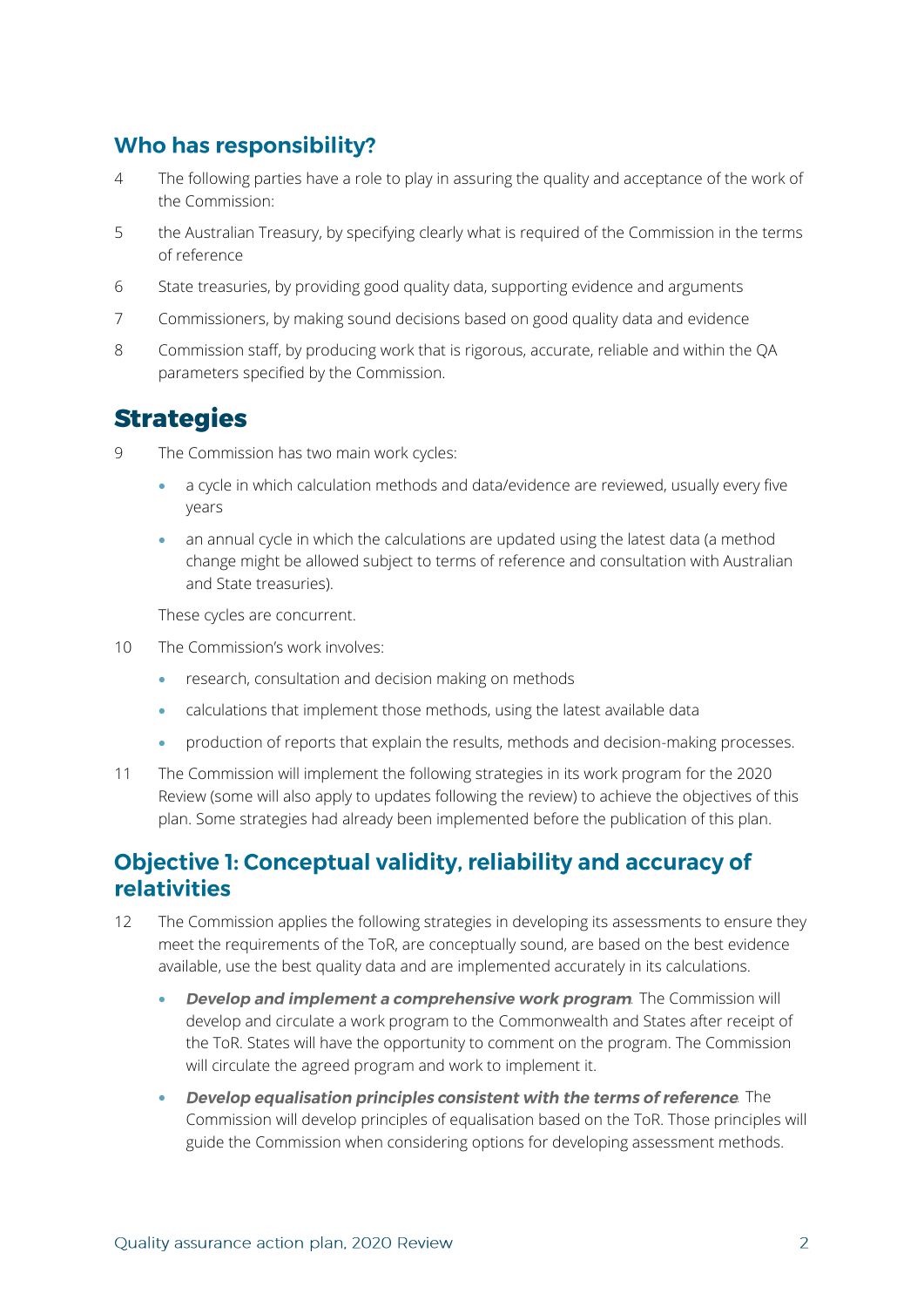- **Develop assessment quidelines**. The Commission will develop assessment guidelines to assist the development of reliable and material assessments. Commission staff will use these guidelines to develop appropriate assessment methods, the States will use them to advance their arguments and the Commission will use them in its decision making.
- Improve quality of data. Commission and State treasury staff will work together to improve the quality of data to be used in the 2020 Review and subsequent updates, including working with third party data providers. This will ensure the assessments use suitable and good quality data.
- **Internal review of assessments**. The Commission will use its internal expertise and subject specialists to review methods and calculations to ensure a consistent approach is taken and errors minimised. This includes ensuring the assessment guidelines (especially the consistency of methods, use of discounts in assessments and evaluation of data quality) have been followed, Commission decisions recorded in minutes have been implemented correctly, and the level of documentation provides an adequate explanation of decisions.
- **Engage external consultants to validate assessments**. The Commission will engage external consultants to validate proposed methods (including econometric work) for complex assessments and to provide additional research in problematic or major assessments. States will be given the opportunity to express views on the need for consultancies, and to provide names of consultants.
- Provide the States with opportunities to provide input to Commission work. The Commission will consult with States on all aspects of the work program and development of assessments through submissions, conferences and meetings. To prevent State views being mis-interpreted, staff from both the Commission and the States should proactively discuss and clarify State comments provided in submissions.
- Commission staff will ensure the issues States raise are brought to the Commission's attention, considered and documented, through the preparation of relevant agenda papers.
- To enable the States to provide more focused information to the Commission, Commission staff will provide guidance to the States on what material the Commission seeks in State submissions and meetings. Commission staff will provide information sessions to State treasuries on assessments, if required.
- **Design a reliable and efficient calculation system**. Commission staff will use an appropriate calculation system (the assessment system) to calculate the relativities.
- The design of the system will aim to minimise human error. Commission staff will build the calculations using a clear, consistent format, with methods and data sources clearly documented and with automated error checks. Commission staff will continuously review and improve the system. Any major changes to the system will be subject to an audit.
- **Provide training to Commission staff**. Commission staff will receive appropriate training in their assessment work and follow a detailed work program showing tasks, responsibilities and deadlines.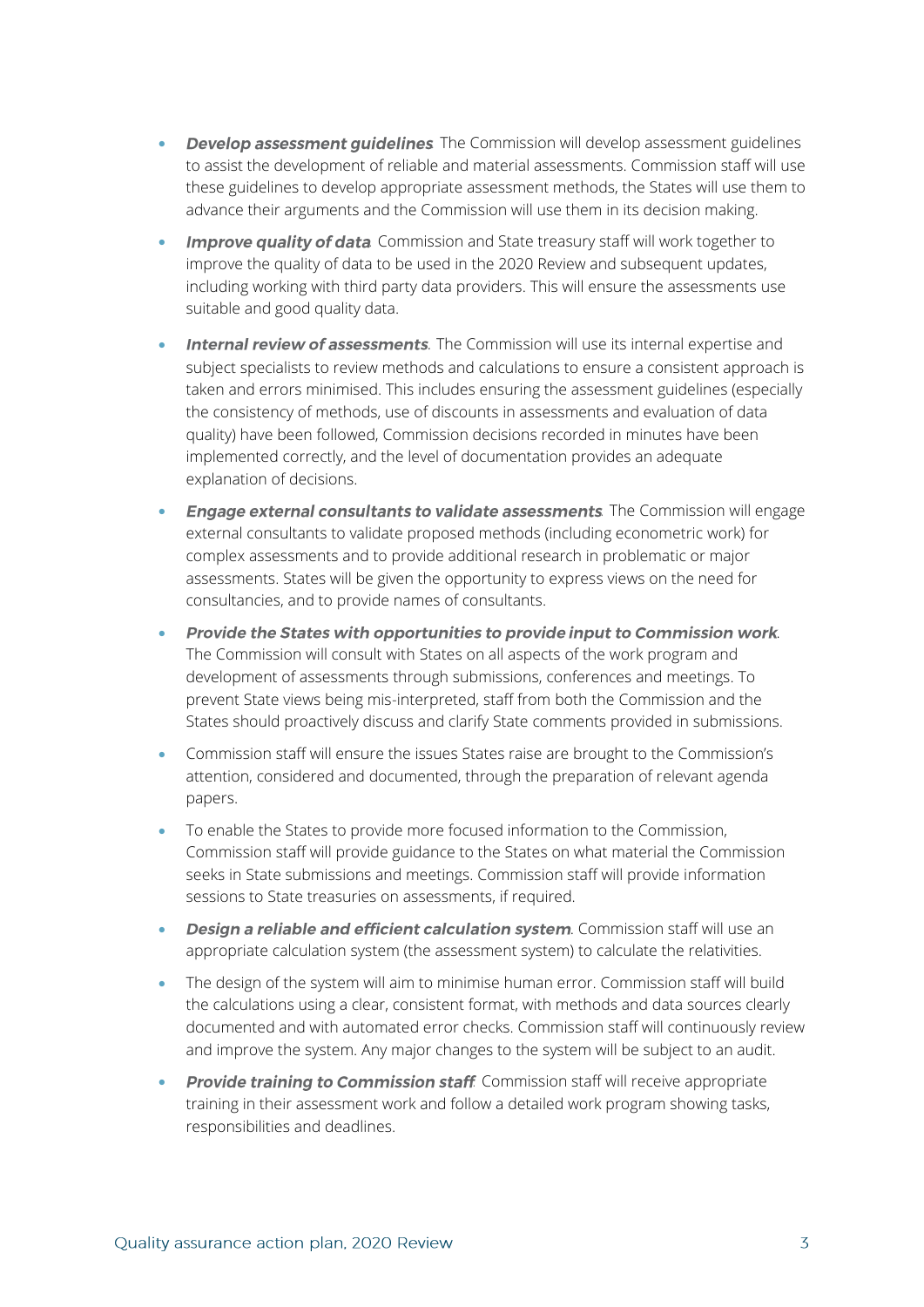- Audit calculations. The Commission will implement internal and external audits of calculations to identify and correct errors, if any, in the calculation of relativities. Reviews and updates will be subject to different levels of audits.
	- − In an update, audits will check the implementation of Commission decisions on new issues, accuracy of calculations, data to their sources and outcomes are plausible.
	- − In a review, audits will also check the implementation of Commission decisions on all assessments.

Internal audits. Processes include:

- staff present and explain the results of their assessments to the Executive
- − self and cross-Section checks of all calculations, focussing on the accuracy of calculations and verification of data to their sources
- − in a review, also check methods and implementation of Commission decisions on all assessments.

External audits. The Commission will engage external auditors:

- in a review, to audit all calculations
- − in each update, to audit assessment calculations where methods have changed, or calculations have been rebuilt.
- **Audit of staff compliance with QA processes**. The Commission will engage external auditors to audit staff compliance with QA processes approximately every five years or following major changes to business processes.

#### <span id="page-5-0"></span>**Objective 2: Transparent and appropriate reporting of** methods, decisions and results

- 13 The Commission will apply the following strategies to ensure the transparent and appropriate reporting of methods, decisions and results.
	- **Inform the States on assessment developments and decisions**. The Commission will inform the States on the progress of assessment developments and ask for their comments. This is done through the following mechanisms:
		- − provide written papers on assessment issues to the States and ask for comments
		- − hold bilateral and multi-lateral meetings between Commissioners and senior officials in State treasuries to discuss principles and other high-level issues
		- − hold meetings between Commission and State staff to discuss problematic or difficult assessments and progress of developing assessments
		- − provide a draft report to the States on the Commission's preliminary decisions on assessments<sup>2</sup>

<sup>&</sup>lt;sup>2</sup> This only applies to review reports and only as directed by the terms of reference. The terms of reference in updates do not provide such direction.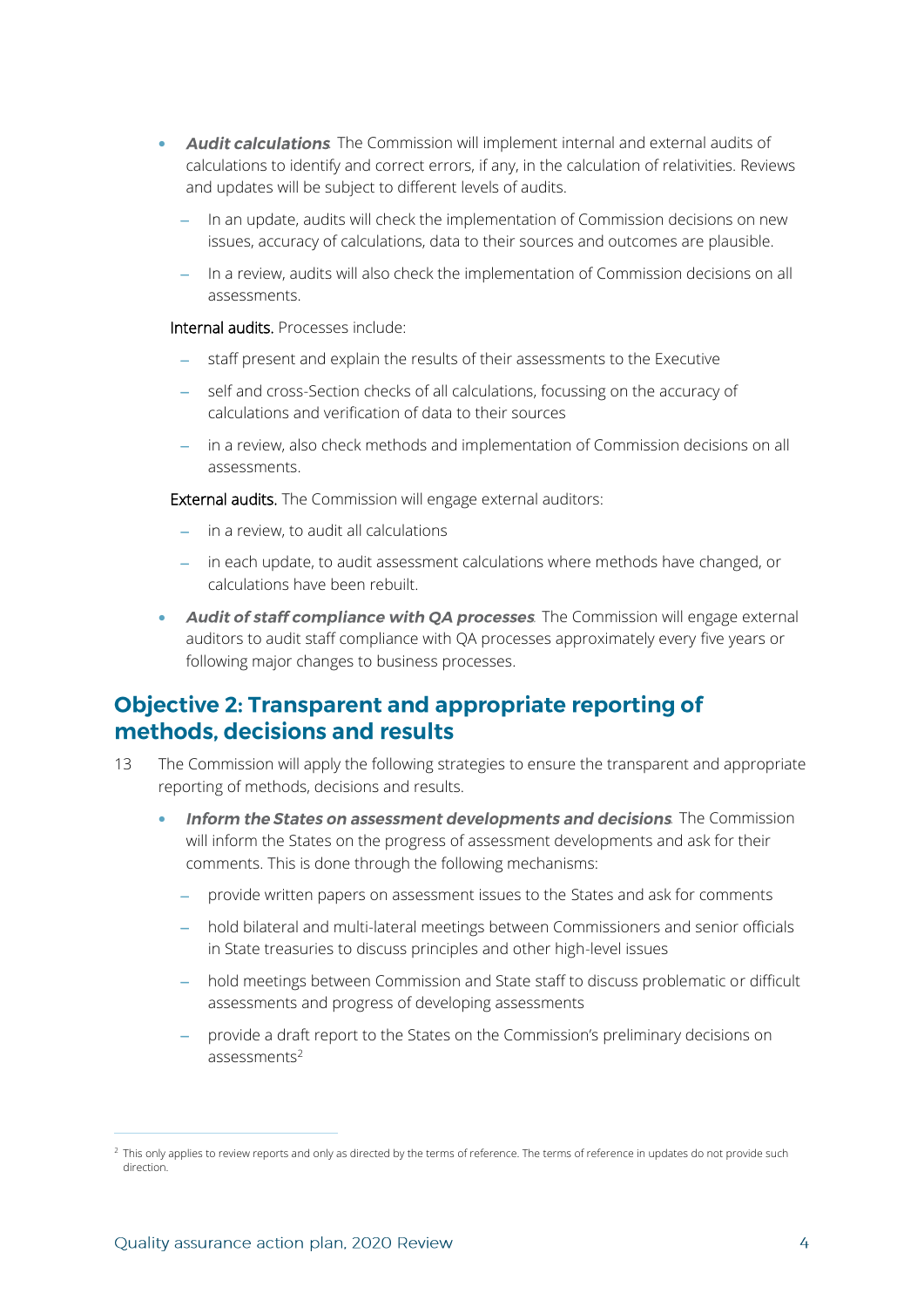- − provide advice to the States on major method changes in assessments between the draft report and the final report.<sup>3</sup>
- Provide adequate documentation in Commission papers, reports, assessment **system and website**. The Commission will provide clear explanations of the development and justification of assessment methods in its papers, reports, the assessment system and website material. To do this, it will:
	- explain the chosen method, including adequate coverage and responses to State comments, in its papers
	- provide in its papers an evaluation of the consistency of the application of assessment guidelines, especially on the consistency of application of discounts, to its assessments
	- − provide clear explanations of the calculation process in the assessment system.
- Implement appropriate information management practices. Commission staff will implement appropriate information management practices to ensure all data and supporting materials are properly recorded and stored, and readily retrievable. The minutes of Commission meetings will record Commission decisions and the reasons for them.

Commission staff will include a confidentiality statement in the data requests and papers to identify the confidential information in these materials to prevent the publication of confidential data.

Publish Commission papers and State submissions on the Commission's • website. The Commission will publish its discussion and information papers and State submissions on the Commission's website.

The Commission will provide information on its website for other audiences, to promote better understanding of how equalisation is operationalised and the work of the Commission.

**Provide Commission calculations to State treasuries**. The Commission will provide all its calculations including the raw data (except confidential data) to the States after the review/update has finished.

#### <span id="page-6-0"></span>**Objective 3: Monitor and report on effectiveness of QA processes**

- 14 The Commission has designated staff to perform quality assurance work. These staff develop QA strategic and action plans, provide guidance on QA processes, and monitor and evaluate compliance with the quality assurance processes. Specific activities include:
	- maintaining the QA strategic plan to reflect developments in the Commission's work program, IT systems and business practices
	- preparing a QA action plan for staff to follow in each of the review and subsequent updates (QA action plan for the 2020 Review is in Attachment A)

<sup>&</sup>lt;sup>3</sup> This only applies to review reports and only as directed by the terms of reference.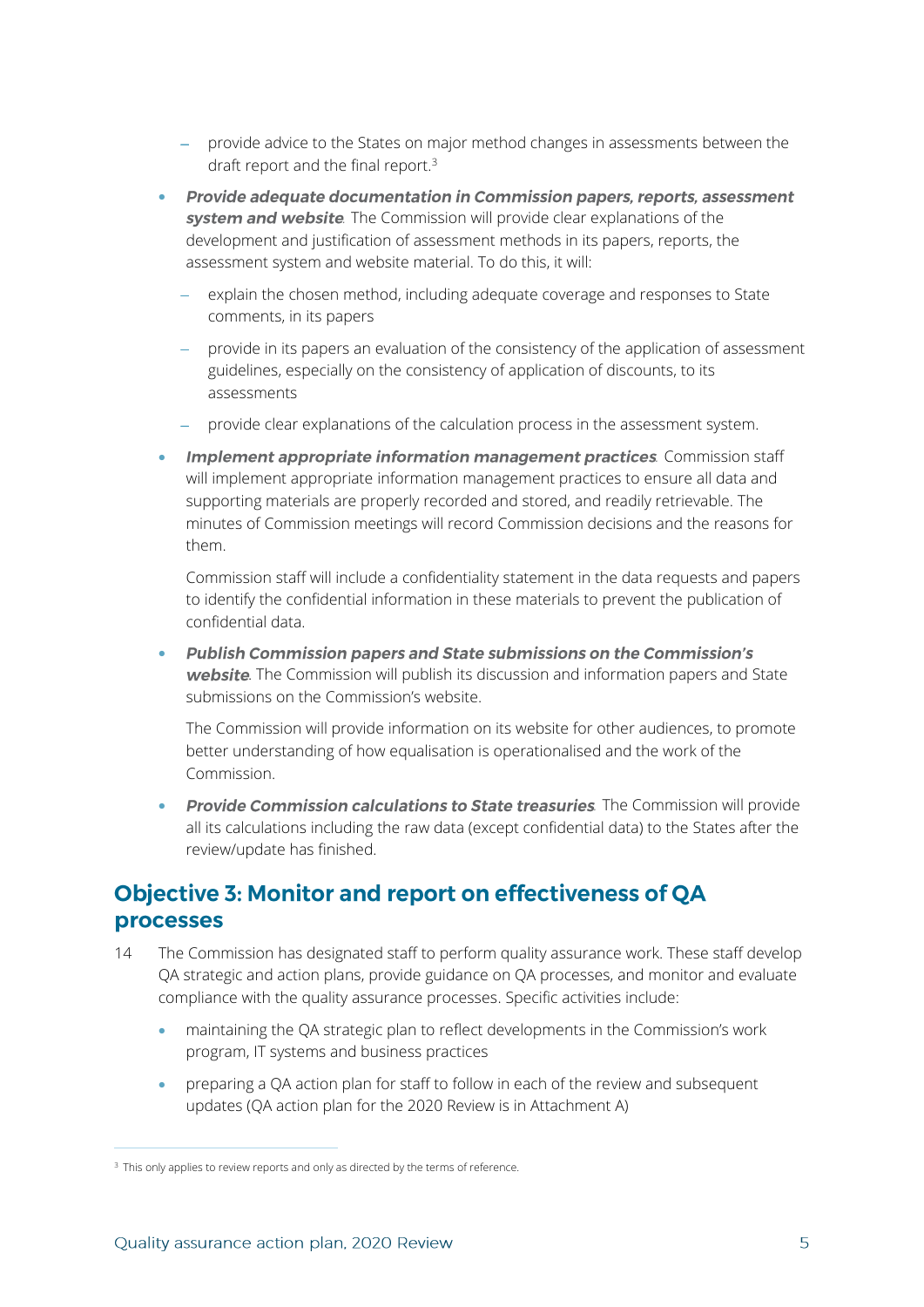- providing guidance to staff in preparing data requests, building calculations and writing papers on assessment issues
- monitoring and evaluating whether staff comply with the requirements listed in the QA action plan
- reporting on QA performance measures in the Commission's update and review reports.

# <span id="page-7-0"></span>**Implementation of QA strategies**

#### <span id="page-7-1"></span>**QA Action Plan**

15 Commission staff have prepared a QA action plan (Attachment A) to implement the strategies identified in this strategic plan for the 2020 Review. Commission staff will implement the QA action plan through annual operational work plans in this review and in subsequent updates.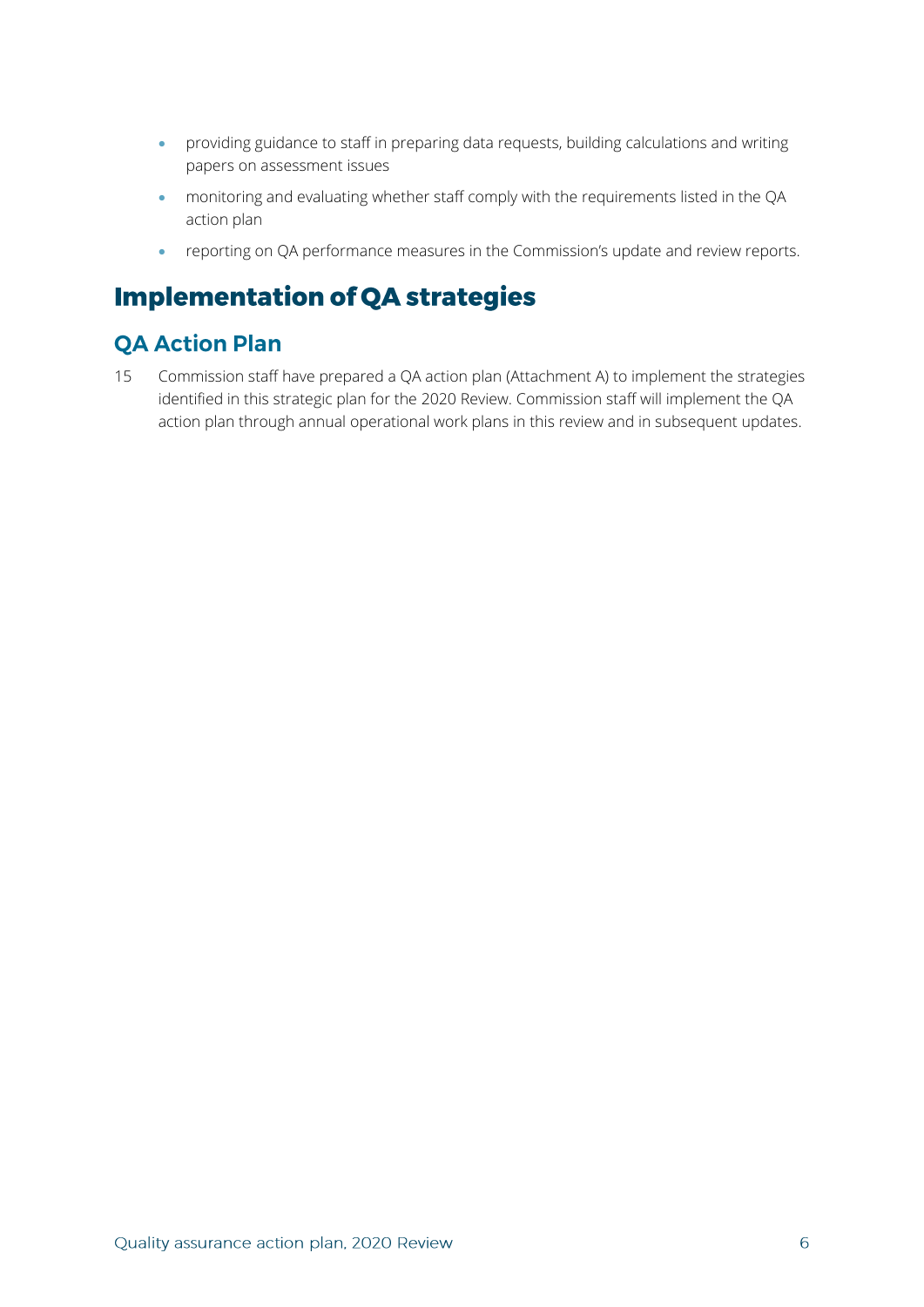# **Attachment A- Quality assurance action plan 2020 review**

<span id="page-8-0"></span>

| Strategy                                                                                                                                                                          | Responsibility                | Target date                                                                          |
|-----------------------------------------------------------------------------------------------------------------------------------------------------------------------------------|-------------------------------|--------------------------------------------------------------------------------------|
| Commission received 2020 Review terms of reference in November 2016. ToRs require a draft report in 2019 and final report by 28 February 2020.                                    |                               |                                                                                      |
| OBJECTIVE 1: Conceptual validity, reliability and accuracy of Commission relativities                                                                                             |                               |                                                                                      |
| Provide clear terms of reference, including advice on how to interpret specific clauses.                                                                                          | Australian Treasury           | Early in the review and when any<br>supplementary terms of reference<br>are received |
| Develop the 2020 Review work program.                                                                                                                                             | Commission and States         | Early in the review                                                                  |
| Seek input from the States on development of equalisation principles.                                                                                                             | Staff                         | Early in the review                                                                  |
| Provide rigorous evidence-based advice to Commission on equalisation principles.                                                                                                  | States                        | Early in the review                                                                  |
| Develop equalisation principles consistent with the terms of reference.                                                                                                           | Commission                    | Early in the review                                                                  |
| Develop assessment guidelines based on 2015 Review version.                                                                                                                       | Commission                    | Early in the review                                                                  |
| Establish an Officer Working Party (OWP) with States to examine specific assessment and data issues.                                                                              | Staff                         | Early in the review                                                                  |
| Seek input from the States on development of assessments through submissions, conferences and<br>meetings (provide guidance to the States on what material the Commission seeks). | Staff                         | Majority before draft report                                                         |
| Provide rigorous evidence-based advice to Commission on assessments.                                                                                                              | States                        | Majority before draft report                                                         |
| Develop a system to ensure the Commission considers all issues raised by States.                                                                                                  | Staff                         | Majority before draft report                                                         |
| Proactively discuss and clarify State comments provided in submissions.                                                                                                           | Commission and State<br>staff | Majority before draft report                                                         |
| Provide quality data to the Commission.                                                                                                                                           | States                        | Ongoing                                                                              |
| Develop system to evaluate data quality, including whether they are fit for purpose.                                                                                              | Staff                         | Before draft report                                                                  |
| Develop assessment methods consistent with terms of reference and assessment guidelines, and<br>States' comments considered.                                                      | Commission and staff          | Before draft report                                                                  |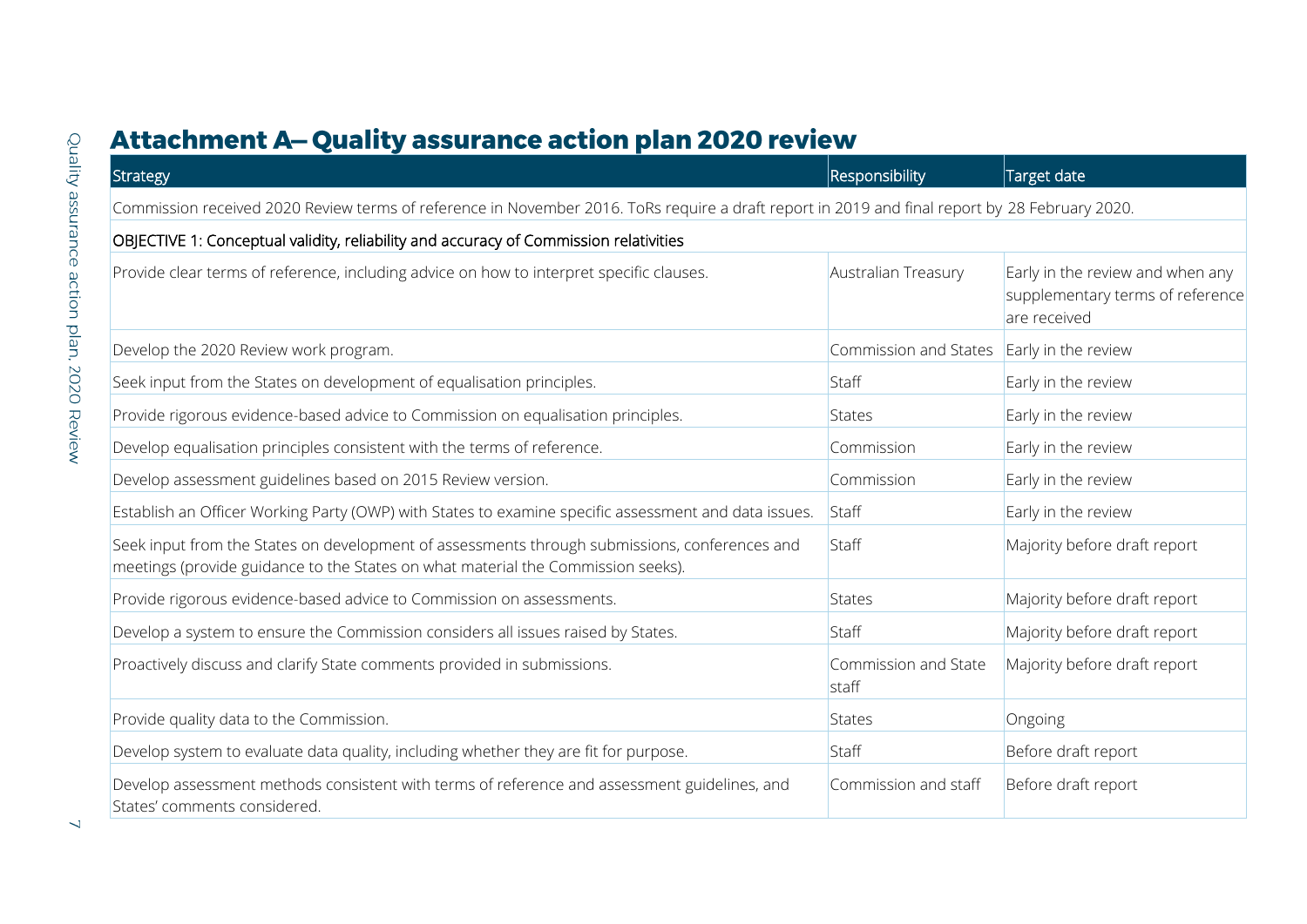| Strategy                                                                                                                                                                                                                                                                | Responsibility                    | Target date                  |
|-------------------------------------------------------------------------------------------------------------------------------------------------------------------------------------------------------------------------------------------------------------------------|-----------------------------------|------------------------------|
| Use internal expertise to review assessments - evaluate methods and calculations against<br>assessment guidelines and Commission decisions.                                                                                                                             | Staff                             | Before draft report          |
| Engage external consultants to validate proposed methods for complex assessments and to provide<br>additional research in problematic or major assessments. Consult with States on the need to engage<br>consultants, and to request the names of possible consultants. | Staff and external<br>consultants | Before draft report          |
| Engage external consultants to ensure assessment guidelines, especially the application of discount,<br>have been followed consistently in decision making.                                                                                                             | Staff and external<br>consultants | Before draft report          |
| Build calculations in the assessment system using a consistent format, methods clearly documented<br>and with automated error checks.                                                                                                                                   | Staff                             | Before draft report          |
| Double code all assessment calculations to ensure they are built correctly                                                                                                                                                                                              | Staff                             | Majority before draft report |
| Continuously review and improve the assessment system (and audit any major changes to the system). Staff                                                                                                                                                                |                                   | On-going                     |
| Provide training and clear guidance to Commission staff on their assessment work and QA<br>requirements, through                                                                                                                                                        | Staff                             | On-going                     |
| clearly defined work programs, tasks and responsibilities                                                                                                                                                                                                               |                                   |                              |
| guidelines and templates on preparing data requests, writing papers and reports                                                                                                                                                                                         |                                   |                              |
| training on assessments, internal calculation system and quality checks on assessments.                                                                                                                                                                                 |                                   |                              |
| Conduct annual internal audits, through                                                                                                                                                                                                                                 | Staff                             | Annual                       |
| explaining results of assessments to the Executive                                                                                                                                                                                                                      |                                   |                              |
| checking own and colleagues' calculations.                                                                                                                                                                                                                              |                                   |                              |
| Engage external consultants to audit calculations (audit all calculations in a review and proportion of all Staff and external<br>calculations in an update focusing on assessments where methods have changed, or calculations have consultants<br>been rebuilt).      |                                   | Annual                       |
| Engage external consultants to audit staff compliance with QA processes.                                                                                                                                                                                                | Staff and external<br>consultants | Once in every 5 years        |